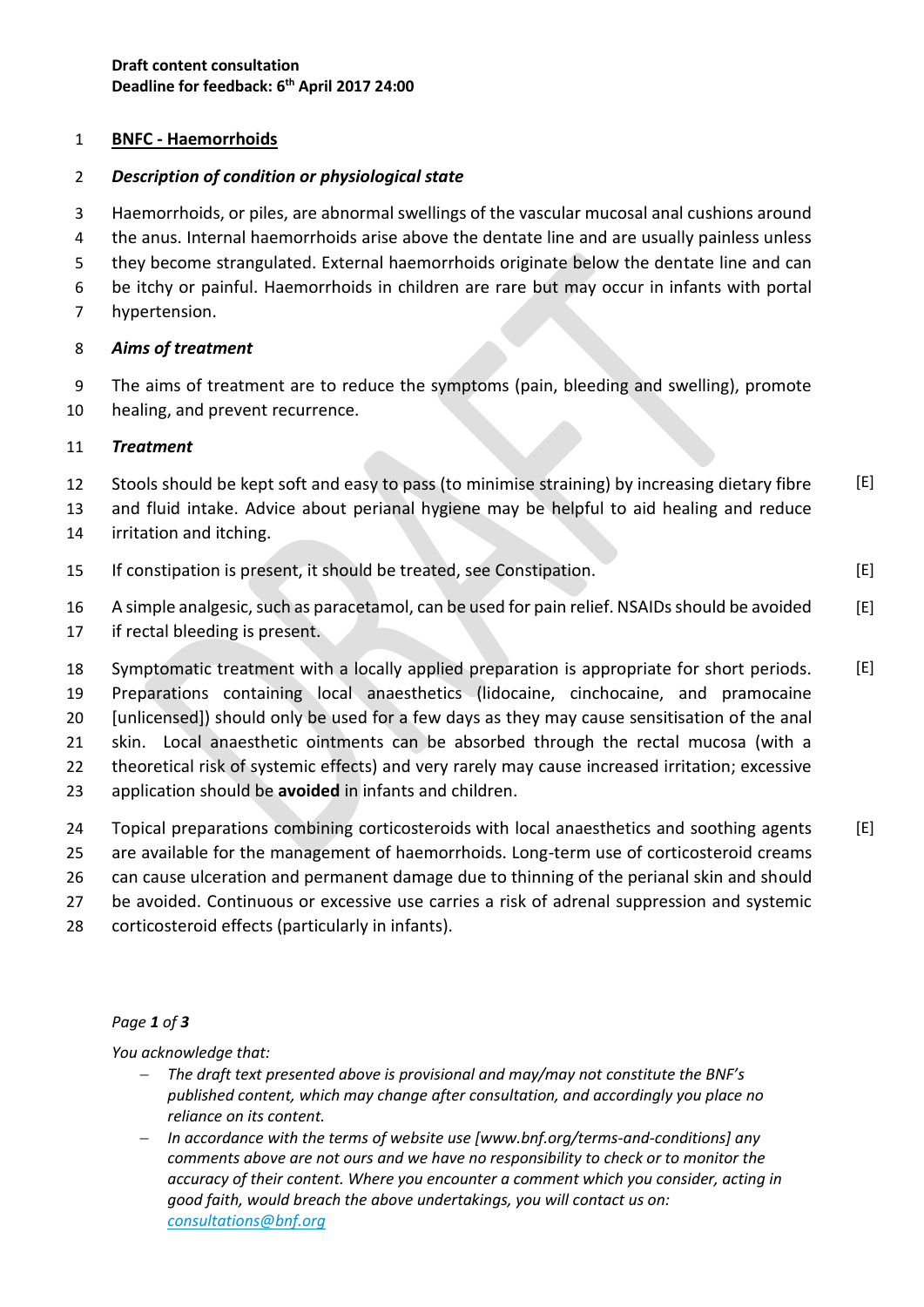- 29 Topical preparations containing corticosteroids must not be used if infection is present (such [E]
- 30 as perianal streptococcal infection, herpes simplex or perianal thrush).

31 Recurrent symptoms, should be referred to secondary care for further investigation and 32 management.  $[E]$ 

# **BNF Publications Evidence Grading system**

#### **Grades of recommendation**

| Grade | <b>Strength</b>   | <b>Evidence type</b>                                                                                                                                                                                          |
|-------|-------------------|---------------------------------------------------------------------------------------------------------------------------------------------------------------------------------------------------------------|
| A     | High              | NICE-accredited guidelines                                                                                                                                                                                    |
|       |                   | Other guidelines that pass AGREE II assessment                                                                                                                                                                |
|       |                   | At least one meta-analysis, systematic review, or RCT rated as 1++, and directly<br>applicable to the target population;                                                                                      |
|       |                   | <b>or</b>                                                                                                                                                                                                     |
|       |                   | A body of evidence consisting principally of studies rated as 1+, directly applicable to<br>the target population, and demonstrating overall consistency of results                                           |
| B     | Moderate          | A body of evidence including studies rated as 2++, directly applicable to the target<br>population, and demonstrating overall consistency of results;<br><b>or</b>                                            |
|       |                   | Extrapolated evidence from studies rated as 1++ or 1+                                                                                                                                                         |
| C     | Low               | A body of evidence including studies rated as 2+, directly applicable to the target<br>population and demonstrating overall consistency of results;<br><b>or</b>                                              |
|       |                   | Extrapolated evidence from studies rated as 2++                                                                                                                                                               |
| D     | Very low          | Evidence level or 3;<br><b>or</b><br>Extrapolated evidence from studies rated as 2+<br>or<br>Tertiary reference source created by a transparent, defined methodology, where<br>basis for recommendation clear |
| E     | Practice<br>point | Evidence level 4                                                                                                                                                                                              |

### *Page 2 of 3*

*You acknowledge that:*

- *The draft text presented above is provisional and may/may not constitute the BNF's published content, which may change after consultation, and accordingly you place no reliance on its content.*
- *In accordance with the terms of website use [www.bnf.org/terms-and-conditions] any comments above are not ours and we have no responsibility to check or to monitor the accuracy of their content. Where you encounter a comment which you consider, acting in good faith, would breach the above undertakings, you will contact us on: [consultations@bnf.org](mailto:consultations@bnf.org)*